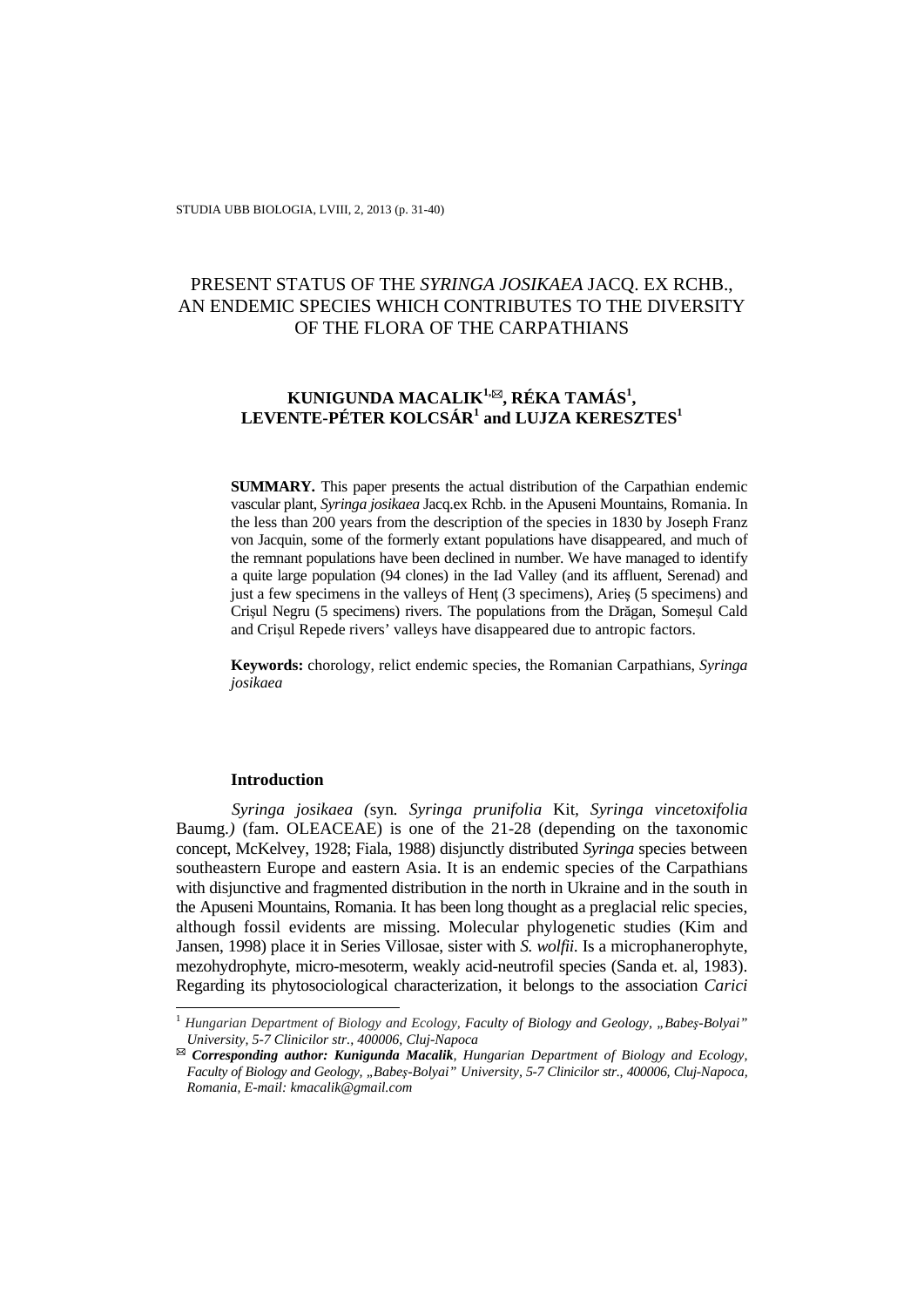*brizoides-Alnetum* I. Horvat 1938 em. Oberdorfer 1953, subassociation *syringetosum josikeae* Sanda et Popescu 1999 (syn: *Alno incanae-Syringetosum josikeae* Borza, 1965 n.n.) (Sanda *et al.*, 2008).

The species is listed in Annex II of the Habitats Directive and Appendix I of Bern Convention (Convention on the Conservation of European Wildlife and Natural Habitats), mentioned as endangered in the Carpathian List of Endangered Species (Witkowski *et al.*, 2003) and as vulnerable in the Red Book of Ukraine (Gyiduh, 2009).

It appears in various Red Lists of Romania (Boşcaiu *et al.*, 1994; Dihoru and Dihoru, 1994) and mentioned as a species with low risk in the Red Book of Romanian vascular plants (Dihoru *et al.*, 2009). According to the IUCN Red List of Threatened Species there is no information on the population size or trend and potential threats available for Romania. It is therefore classed as Data Deficient, but very probably belongs into a threatened category (Bilz, 2011).

Despite of its rarity we have no data on its Romanian distribution in the last decades. Herbarium specimens from the Alexandru Borza Botanical Garden, Cluj-Napoca (Herbarium CL) collected after 1950 are scarce (8, mainly from the hydrological station from Stâna de Vale), the most recent is from 1977. However, Ukrainian populations were recently studied (Kohut, 2013) and revealed a much more stronger present in the northern enclaves of the Carpathians.

The niche models have good tools to identify the potential distribution areas of the species and to determine the important ecological factors which influence the distribution (Phillipsa *et al*., 2006, Kumar and Stohlgren, 2009).

The aim of the present paper is to present the distribution and size of the remnant populations of *Syringa josikaea* from Romania and niche modeling the potential distribution areas of the species.

In this study, we investigate the habitats known from literature for *Syringa josikaea* in order to address the following questions: (i) Where the studied species can actually be distributed? (ii) What are the dimensions of the remnant populations? (iii) Which are the causes of the extinction/declining in number of the former populations? and finally (iv) Does the species need any conservation strategy?

# **Materials and methods**

In order to have a clear picture regarding the present distribution of *Syringa josikaea* in Romania, after a systematical documentation of the literature (Simonkai, 1886; Gulyás, 1907; Jávorka, 1925; Nyárády, 1943; Prodan and Buia, 1960; Morariu, 1962; Beldie, 1979; Csűrös, 1981; Raţiu *et al*., 1984; Molnár, 2003; Ciocârlan, 2009, Lendvay *et al.*, 2013) and Herbarium CL sheets concerning the presence of the studied species in different locations we visit all the mentioned places in the spring and summer/autumn of 2012 and 2013. All the specimens found were marked by GPS (Garmin 62s) and also observations regarding the habitats (biotic and abiotic factors) have been made. For climatic niche modeling the MaxEnt version 3.3.3e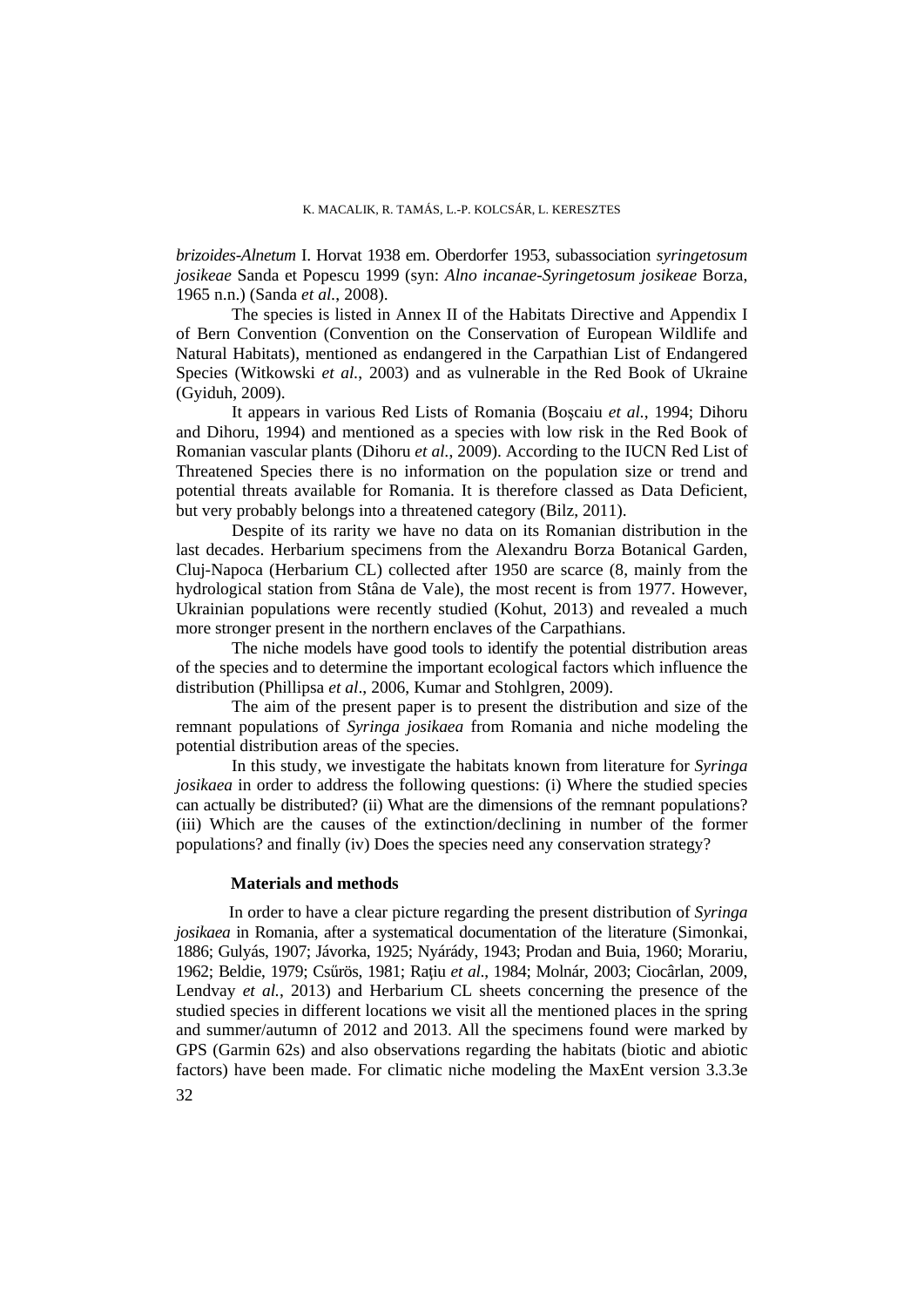software was used. The nineteen bioclimatic variables (BIOCLIN) used in MaxEnt were obtained from WorldClim dataset (http://www.worldclim.org/). The maps were created using DiVa GIS version 7.5.

#### **Results and discussion**

We have managed to identify specimens (mainly clones) of *Syringa josikaea* in the valleys of Arieş, Crişuri (Crişul Negru, main affluents of the Crişul Repede: Iad Valley, Stâna de Vale, Hent Valley) on a total estimated area of 2400 km<sup>2</sup> (Table 1, Fig.1). The total number of the identified specimens/clones is 107. We have not found the species in the wild in the Drăgan, Crişul Repede and Someşul Cald Valleys, although there are data in literature about former populations in these regions.

The *Syringa josikaea* is present with just a few specimens/clones in all the river basins where we have identified it, excepting the Iad Valley, where a population with high number of exemplars (97 clones) still exists. (Table 1).

# **Table 1.**

| N <sub>0</sub> | <b>River Valley</b> | <b>Coordinates</b>  |
|----------------|---------------------|---------------------|
| 1              | Crișul Negru        | N46.46116 E22.62666 |
| 2              | Crișul Negru        | N46.46134 E22.62937 |
| 3              | Crișul Negru        | N46.46189 E22.63481 |
| 4              | Crișul Negru        | N46.46148 E22.63350 |
| 5              | Crișul Negru        | N46.45967 E22.62488 |
| 6              | Aries               | N46.45604 E22.93791 |
| 7              | Arieş               | N46.45703 E22.85047 |
| 8              | Aries               | N46.46233 E22.77615 |
| 9              | Aries               | N46.46311 E22.76821 |
| 10             | Arieş               | N46.46383 E22.76807 |
| 11             | Hent                | N46.84988 E22.86346 |
| 12             | Hent                | N46.83495 E22.85965 |
| 13             | Hent                | N46.84241 E22.86069 |
| 14             | <b>L</b> ad         | N46.79164 E22.55788 |
| 15             | <b>I</b> ad         | N46.78973 E22.55639 |
| 16             | Iad                 | N46.78425 E22.55377 |
| 17             | Iad                 | N46.78247 E22.55367 |
| 18             | Iad                 | N46.78194 E22.55371 |
| 19             | <b>I</b> ad         | N46.78144 E22.55395 |
| 20             | <b>I</b> ad         | N46.75226 E22.55503 |
| 21             | Iad                 | N46.75382 E22.55564 |
| 22             | Iad                 | N46.75434 E22.55582 |

Coordinates of the identified specimens in different river valleys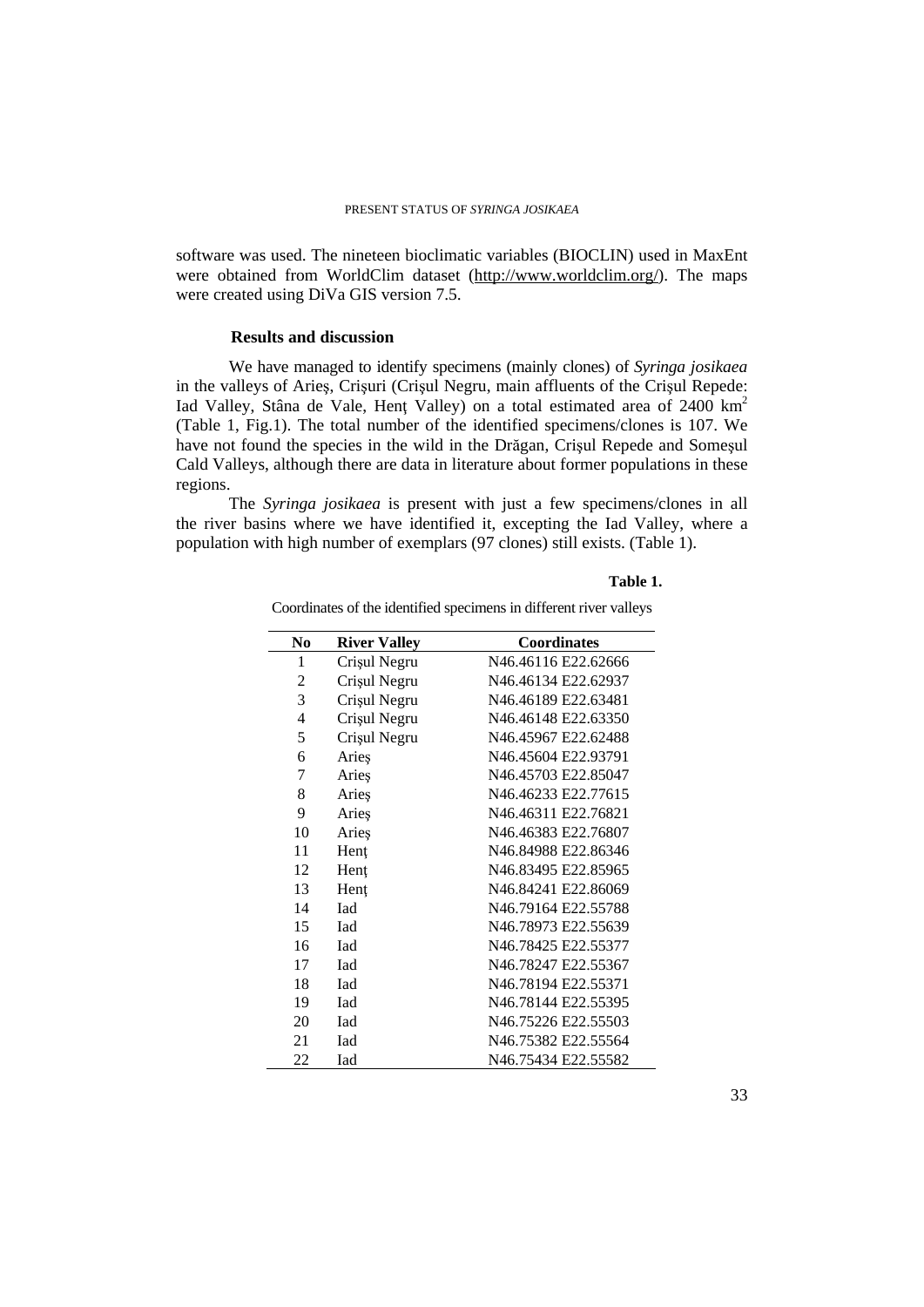| 23 | Iad | N46.75446 E22.55591 |
|----|-----|---------------------|
| 24 | Iad | N46.75668 E22.55654 |
| 25 | Iad | N46.76957 E22.56151 |
| 26 | Iad | N46.75878 E22.55728 |
| 27 | Iad | N46.75261 E22.55691 |
| 28 | Iad | N46.75207 E22.55711 |
| 29 | Iad | N46.75093 E22.55661 |
| 30 | Iad | N46.77145 E22.56177 |
| 31 | Iad | N46.77122 E22.56124 |
| 32 | Iad | N46.77090 E22.56140 |
| 33 | Iad | N46.77121 E22.56091 |
| 34 | Iad | N46.77109 E22.56065 |
| 35 | Iad | N46.76818 E22.55838 |
| 36 | Iad | N46.76737 E22.55820 |
| 37 | Iad | N46.76697 E22.55841 |
| 38 | Iad | N46.82862 E22.59002 |
| 39 | Iad | N46.83070 E22.60861 |
| 40 | Iad | N46.83063 E22.60729 |
| 41 | Iad | N46.74732 E22.55508 |
| 42 | Iad | N46.74387 E22.55716 |
| 43 | Iad | N46.74221 E22.55735 |
| 44 | Iad | N46.74177 E22.55869 |
| 45 | Iad | N46.74178 E22.55872 |
| 46 | Iad | N46.74166 E22.55883 |
| 47 | Iad | N46.74047 E22.55931 |
| 48 | Iad | N46.74006 E22.55920 |
| 49 | Iad | N46.73909 E22.56038 |
| 50 | Iad | N46.73852 E22.56011 |
| 51 | Iad | N46.73862 E22.56047 |
| 52 | Iad | N46.73853 E22.56057 |
| 53 | Iad | N46.73820 E22.56037 |
| 54 | Iad | N46.73759 E22.56146 |
| 55 | Iad | N46.73677 E22.56151 |
| 56 | Iad | N46.73518 E22.56203 |
| 57 | Iad | N46.73247 E22.55955 |
| 58 | Iad | N46.72849 E22.56074 |
| 59 | Iad | N46.72728 E22.56102 |
| 60 | Iad | N46.72736 E22.56112 |
| 61 | Iad | N46.72712 E22.56133 |
| 62 | Iad | N46.72695 E22.56148 |
| 63 | Iad | N46.72706 E22.56144 |
| 64 | Iad | N46.72655 E22.56144 |

**Table 1.** continued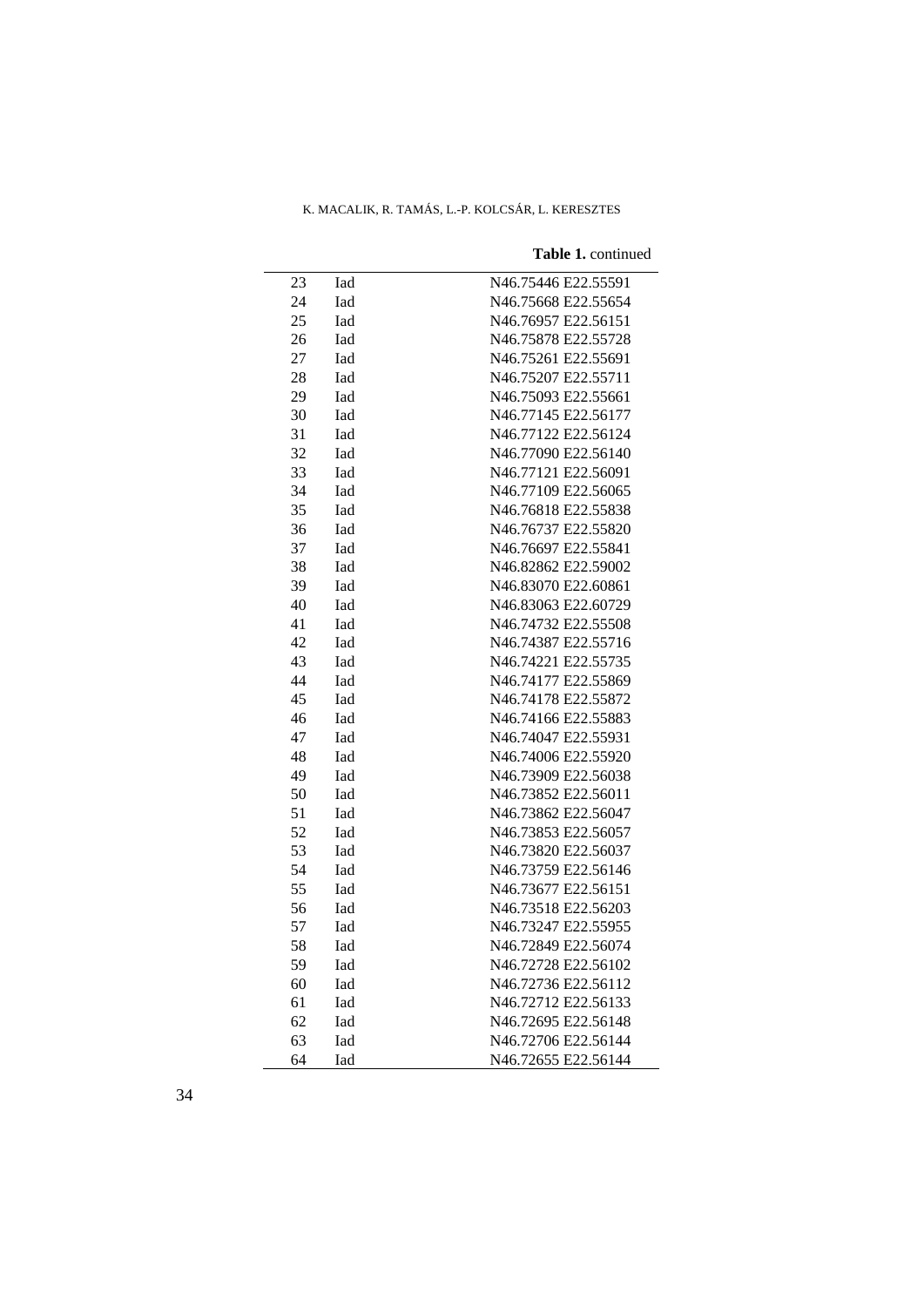| 65  | Iad           | N46.72586 E22.56109 |
|-----|---------------|---------------------|
| 66  | Iad           | N46.72497 E22.56134 |
| 67  | <b>Iad</b>    | N46.72472 E22.56182 |
| 68  | Iad           | N46.72193 E22.56220 |
| 69  | Iad           | N46.72182 E22.56151 |
| 70  | Iad           | N46.72212 E22.56112 |
| 71  | Iad           | N46.72306 E22.56229 |
| 72  | Iad           | N46.72306 E22.56240 |
| 73  | Iad           | N46.72443 E22.56275 |
| 74  | <b>Iad</b>    | N46.72172 E22.56179 |
| 75  | Iad           | N46.72172 E22.56180 |
| 76  | Iad           | N46.72137 E22.56238 |
| 77  | Iad           | N46.72089 E22.56320 |
| 78  | <b>Iad</b>    | N46.72035 E22.56421 |
| 79  | Iad           | N46.72015 E22.56486 |
| 80  | Iad           | N46.72010 E22.56511 |
| 81  | <b>Iad</b>    | N46.71787 E22.56760 |
| 82  | Iad           | N46.71718 E22.56832 |
| 83  | Iad           | N46.71721 E22.56868 |
| 84  | Iad           | N46.71899 E22.57329 |
| 85  | Iad           | N46.71974 E22.57144 |
| 86  | Iad           | N46.71794 E22.57399 |
| 87  | Iad           | N46.71790 E22.57422 |
| 88  | Iad           | N46.71700 E22.57808 |
| 89  | Iad           | N46.71659 E22.57837 |
| 90  | Iad           | N46.71622 E22.57839 |
| 91  | Iad           | N46.71436 E22.58316 |
| 92  | Iad           | N46.71335 E22.58520 |
| 93  | Iad           | N46.71330 E22.59632 |
| 94  | Serenad       | N46.71359 E22.58465 |
| 95  | Serenad       | N46.71324 E22.58521 |
| 96  | Serenad       | N46.71317 E22.58540 |
| 97  | Serenad       | N46.71287 E22.58563 |
| 98  | Serenad       | N46.71269 E22.58539 |
| 99  | Serenad       | N46.71227 E22.58503 |
| 100 | Serenad       | N46.71218 E22.58501 |
| 101 | Serenad       | N46.71164 E22.58479 |
| 102 | Serenad       | N46.71144 E22.58427 |
| 103 | Serenad       | N46.71135 E22.58455 |
| 104 | Serenad       | N46.71123 E22.58444 |
| 105 | Serenad       | N46.71340 E22.58510 |
| 106 | Stâna de Vale | N46.69034 E22.61460 |
| 107 | Stâna de Vale | N46.69018 E22.62080 |

**Table 1.** continued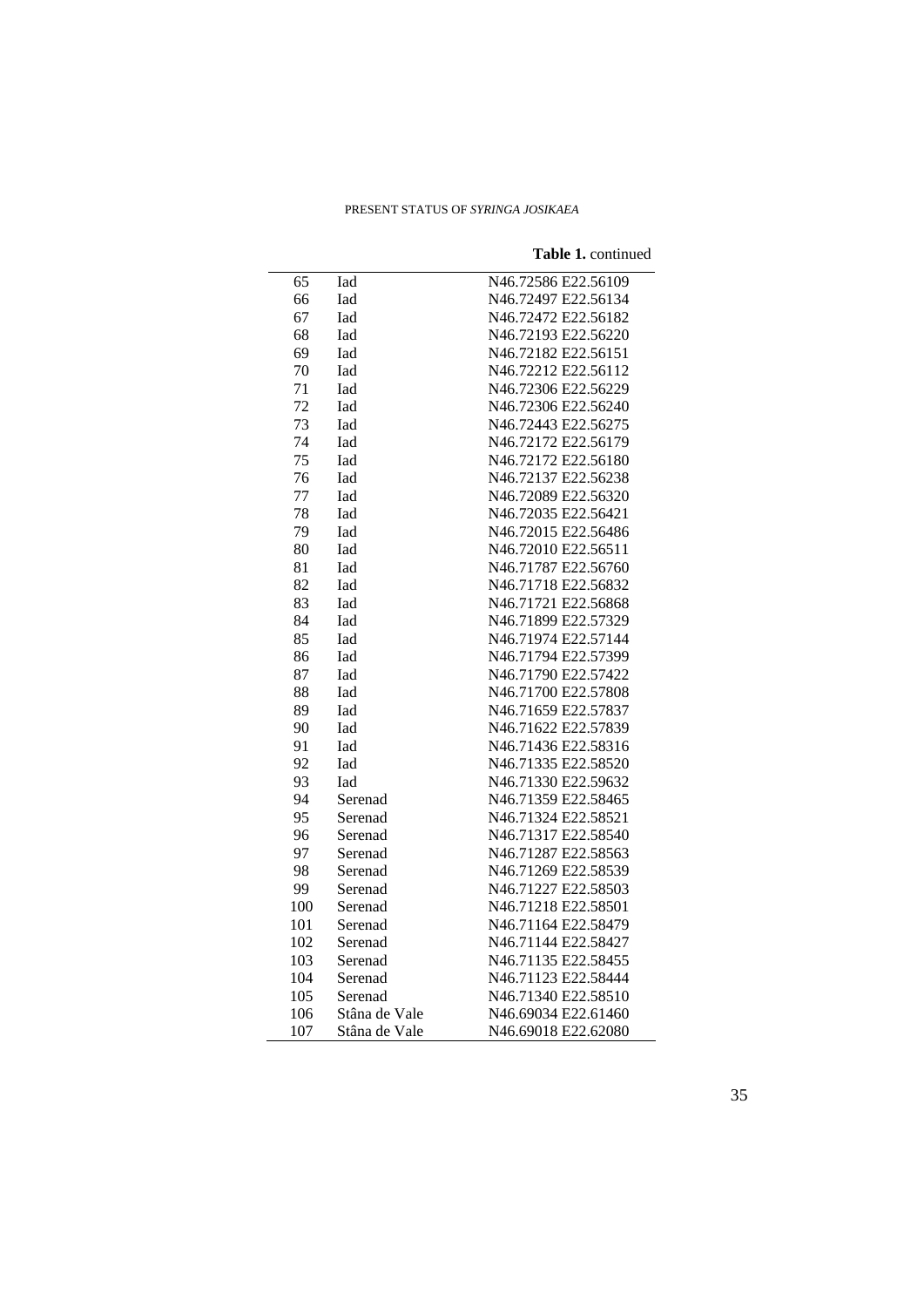

**Figure 1.** Actual distribution of *Syringa josikaea* in the Apuseni Mountains

The identified specimens are distributed at altitudes ranging between 500– 1100 m. As most of them are growing along riversides, the exposition differs according to the direction of the river. The dimensions of clones are variable, maximum sizes are of 1000 m<sup>2</sup>. Maximum circumference of the trunk (as measured at 50 cm height) is of 24 cm and maximum height of the studied specimens is 4.5m.

The main habitats where we identified the specimens are:

- ̶ Alongside mountain rivers, on cliffs and rocky shores
- ̶ Alongside mountain rivers, immediately on the shore
- ̶ Floodplain of rivers on the hilly zone
- ̶ Cultivated in gardens

The causes of the extinction of the former populations and the decrease of extant ones are as follows:

- ̶ construction of a reservoir on the Iad Valley
- ̶ construction of a reservoir (Beliş) on Someşul Cald Valley
- ̶ railway and road construction on Crişul Repede Valley (Bologa zone)
- road-construction on the Aries Valley
- ̶ development of tourist area in the zone Albac-Arieşeni (Arieş Valley)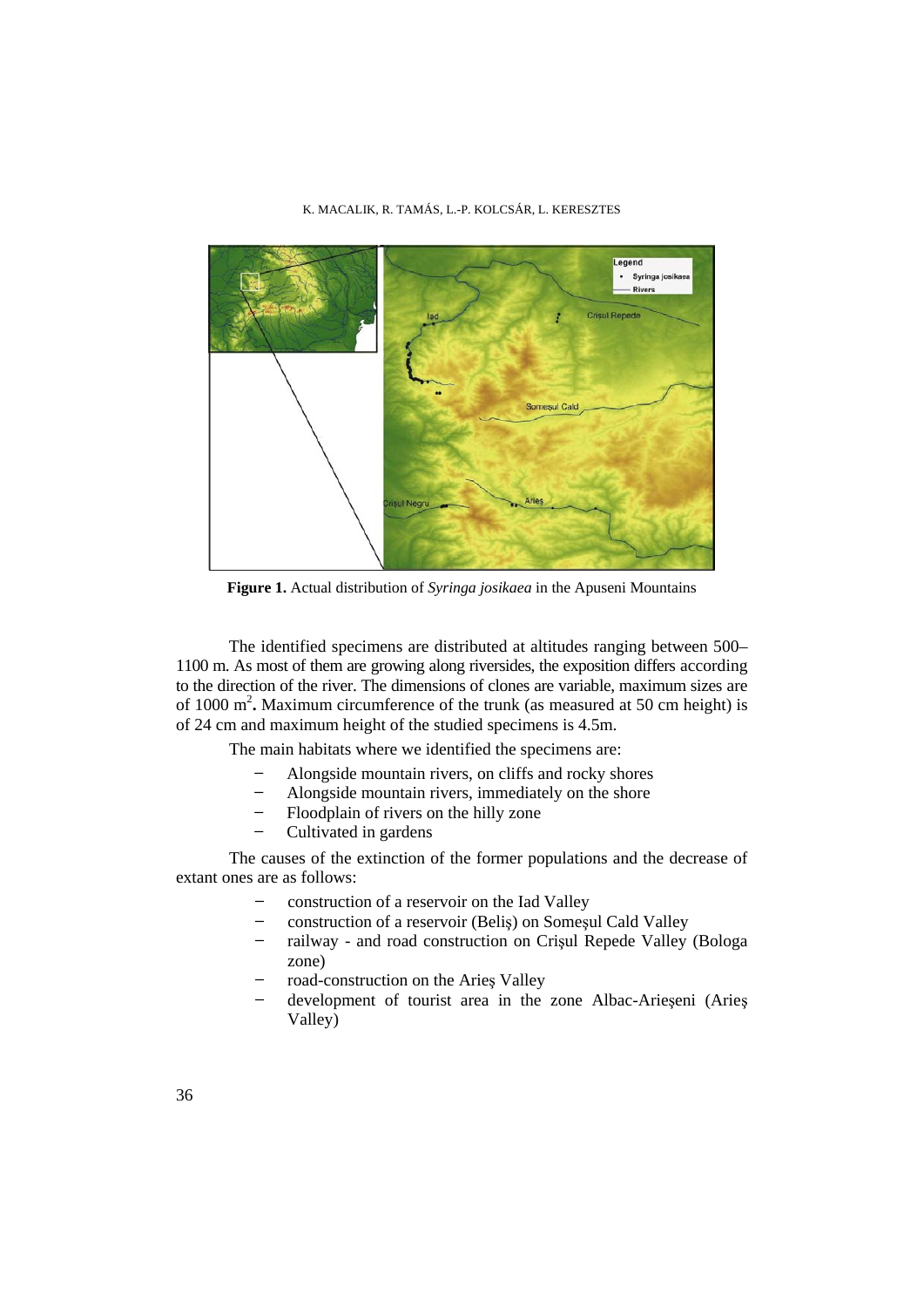- natural modification of the watercourse (in case of Aries), in such a way, that formerly existed floodplains were disturbed, as a consequence specimens of *Syringa josikaea* were destroyed
- ̶ construction of a hydroelectric power plant in the Valley of Crişul Negru
- intensive deforestation

Climatic niche analyses of the species based on actual presence data in Romania tells that the most important factors in the distribution of the species are the humidity, the high level of precipitation evenly distributed during the whole year (precipitation seasonality) and the altitude (the species most probably occurs between 650 and 950 m). The potential distribution area of the species based on the niche modeling is illustrated in fig. 2. The results suggest that the species has a larger potential distribution area (where the bioclimatic factors are appropriate for *S. josikaea*), than it presents know. If we compare the actual climatic niche of the species (Fig. 2) with that during the Last Glacial Maximum (cca. 21000 years ago) (Fig. 3) we can conclude that the species had a potential larger distribution area in the Carpathians. Beside the present distribution areas (the Apuseni Mountains and the Ukrainian Carpathians) it had a potential distribution area in the Southern Carpathians, as well. Based on the niche modeling we can conclude that the *S. josikaea* has a relic status in the Apuseni Mountains.



**Figure 2.** Predicted potential distribution area of *Syringa josikaea* in Romania – actual situation (higher probability than 59%)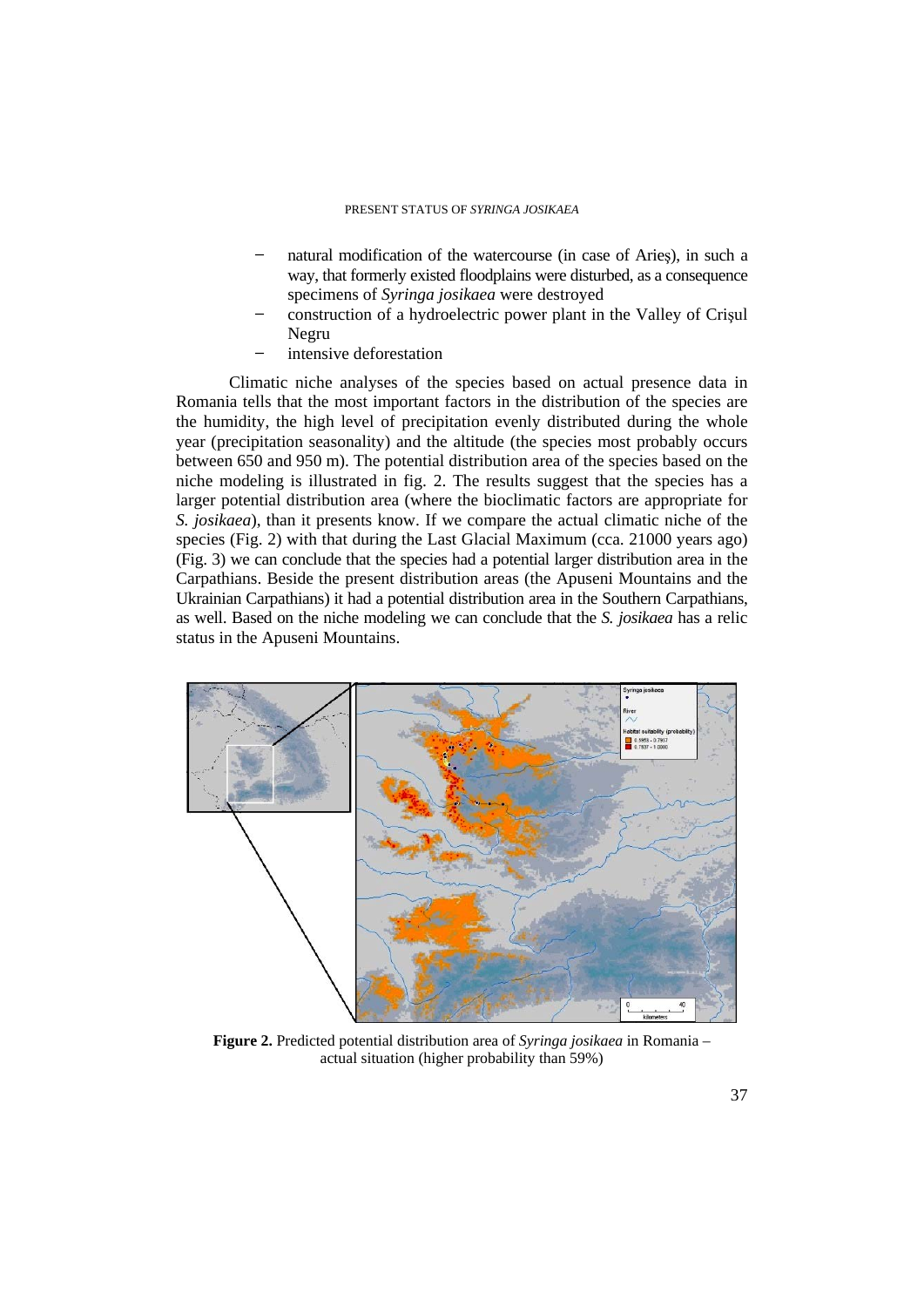

**Figure 3.** Predicted potential distribution area of *Syringa josikaea* in Romania – situation during the Last Glacial Maximum (higher probability than 51%)

## **Conclusions**

We can conclude that some of the formerly extant populations have disappeared, and those remained have decreased in their number, due mainly to antropogenic factors, but also some climatic extremes as high level of precipitations in summer time can caused the massive decline of the species in Romania. The only population with a high number of specimens (94 clones) is that in Iad Valley, probably because this is the only valley from those studied which presents (at least upstream the reservoir) the smallest human impact on it.

Conservation strategies are needed for the preservation of this species in the Romanian flora. These should be focused on the protection of the Iad Valley's population.

#### **Acknowledgements**

This work was supported by Collegium Talentum and a grant of the Ministry of National Education, CNCS - UEFISCDI, project number PN-II-ID-2012-4-0595.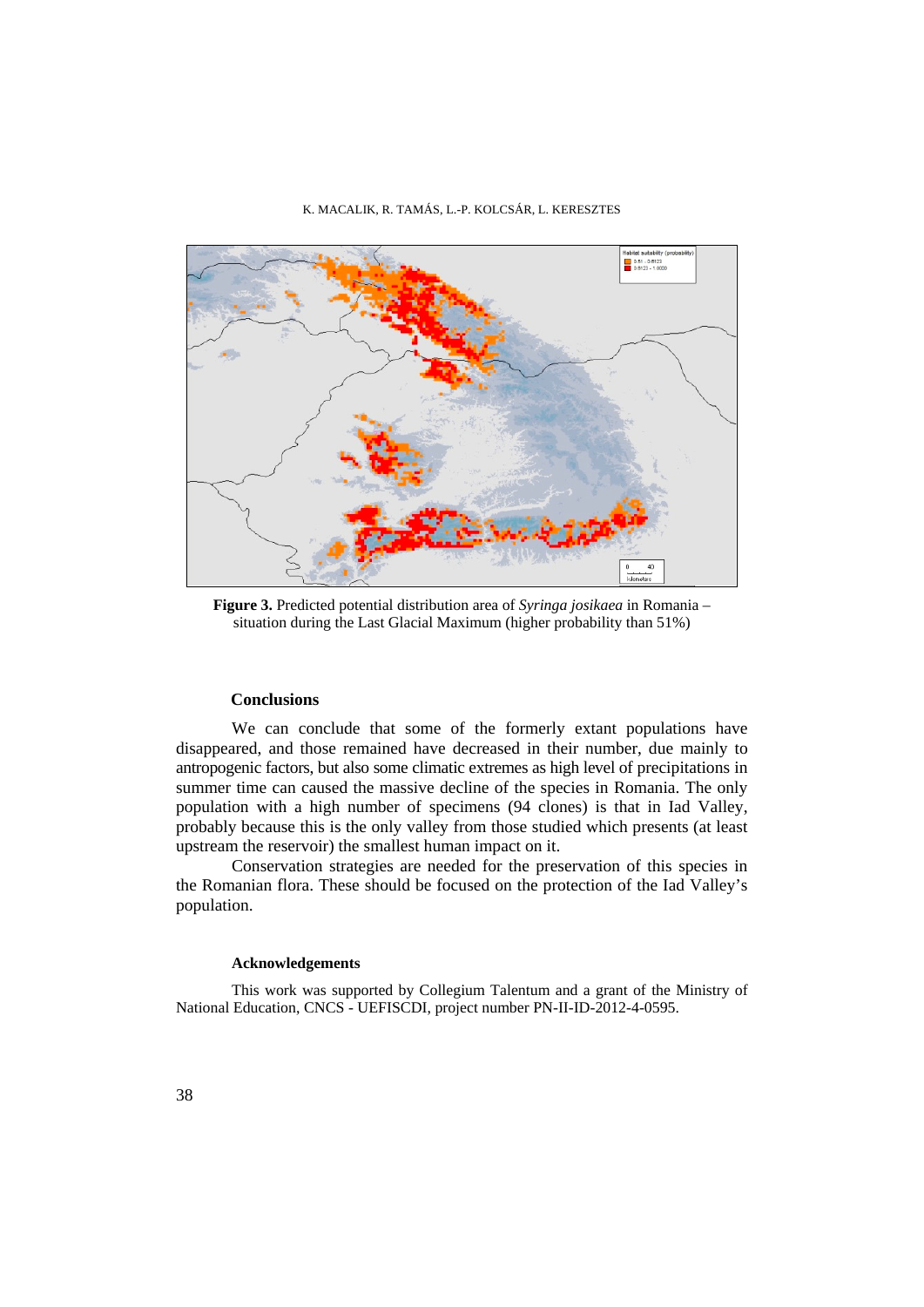## **REFERENCES**

- Beldie, A. (1979) *Flora României. Determinator ilustrat al plantelor vasculare,* Vol. I, II. Bucureşti: Ed. Academiei Române, pp 22
- Bilz, M. (2011) *Syringa josikaea*. In: IUCN 2013. IUCN Red List of Threatened Species. Version 2013.2. <www.iucnredlist.org>
- Boşcaiu, N., Coldea, G., Horeanu, C. (1994) Lista Roşie a plantelor vasculare dispărute, periclitate, vulnerabile şi rare din flora României, *Ocrot. nat. med. înconj*., Bucureşti, **38/1**, 45-56
- Ciocârlan, V. (2009) *Flora ilustrată a României*, Ed. Ceres, Bucureşti, pp 612
- Csűrös, I. (1981) *A Nyugati-Szigethegység élővilágáról,* Tudományos Enciklopédiai Könyvkiadó, Bukarest, pp 36-74
- Dihoru G., Dihoru, A. (1994) Plante rare, periclitate şi endemice în flora României- Lista Roşie, *Acta Botanica Horti Bucurestiensis*, Bucureşti, pp 19
- Dihoru G., Negrean, G. (2009) *Cartea roşie a plantelor vasculare din România,* Ed. Acad. Rom., Bucureşti, pp 531-532
- Fiala, J. L. (1988) *Lilacs, the genus Syringa,* Timber Press, Portland, Oregon
- Gombocz, E. (1936) *A magyar botanika története*, Magyar Tudományos Akadémia, Budapest, pp 442-444
- Gulyás, A. (1907) A *Syringa josikaea* Jacq. Fil. és a *Syringa emodii* Wallich, *Ujhelyi és Boros Sajtóján*, Kolozsvár
- Gyiduh, J. P. (ed.) (2009) *Zelena kniga Ukrainé,* Kijev: Alyterpresz, pp 121, 131, 161
- Jávorka, S. (1925) *Flora Hungarica,* Studium Kiadó, Budapest, pp 818-819
- Kim, K. J., Jansen, N. K. (1998) A chloroplast DNA phylogeny of lilacs (*Syringa*, Oleaceae): plastome groups show a strong correlation with crossing groups, *American Journal of Botany,* **85(9)**, 1338–1351
- Kohut, E. (2013) *A Syringa josikaea Jacq. Fil. ex. Rchb. És a Leucojum aestivum kárpátaljai természetes állományainak felmérése és in vitro szaporítása,* Doctoral dissertation, Corvinus University, Budapest
- Kumar, S., Stohlgren T. J. (2009) Maxent modeling for predicting suitable habitat for threatened and endangered tree *Canacomyrica monticola* in New Caledonia, *Journal of Ecology and Natural Environment,* **1**, 94-98
- Lendvay, B., Pedryc, A., Höhn, M (2013) Characterization of Nuclear Microsatellite Markers for the Narrow Endemic *Syringa josikaea* Jacq. fil. ex Rchb, *Not Bot Horti Agrobo*, **41(1)**, 301-305
- McKelvey, S. D. (1928) *The lilac: A monograph,* Macmillan, New York, pp 33-62
- Molnár, V. A. (2003) *Növényritkaságok a Kárpád-medencében,* Debreceni Egyetem TTK Növénytani Tanszék WinterFair Kft Szeged, pp 66
- Morariu, I. (1962) *Syringa josikaea* In: Săvulescu, T., (ed.), Flora RPR.,VIII, Ed. Acad. R.P.R., Bucureşti, pp 510-513
- Nyárády, E. G. (1943) *Kolozsvár és környékének flórája*, 6, Az Erdélyi Nemzeti Múzeum Növénytárának kiadása, Kolozsvár, pp 412
- Phillipsa, S. J, Anderson R. P., Schapire R. E. (2006) Maximum entropy modeling of species geographic distributions, *Ecological Modelling,* **190**, 231–259